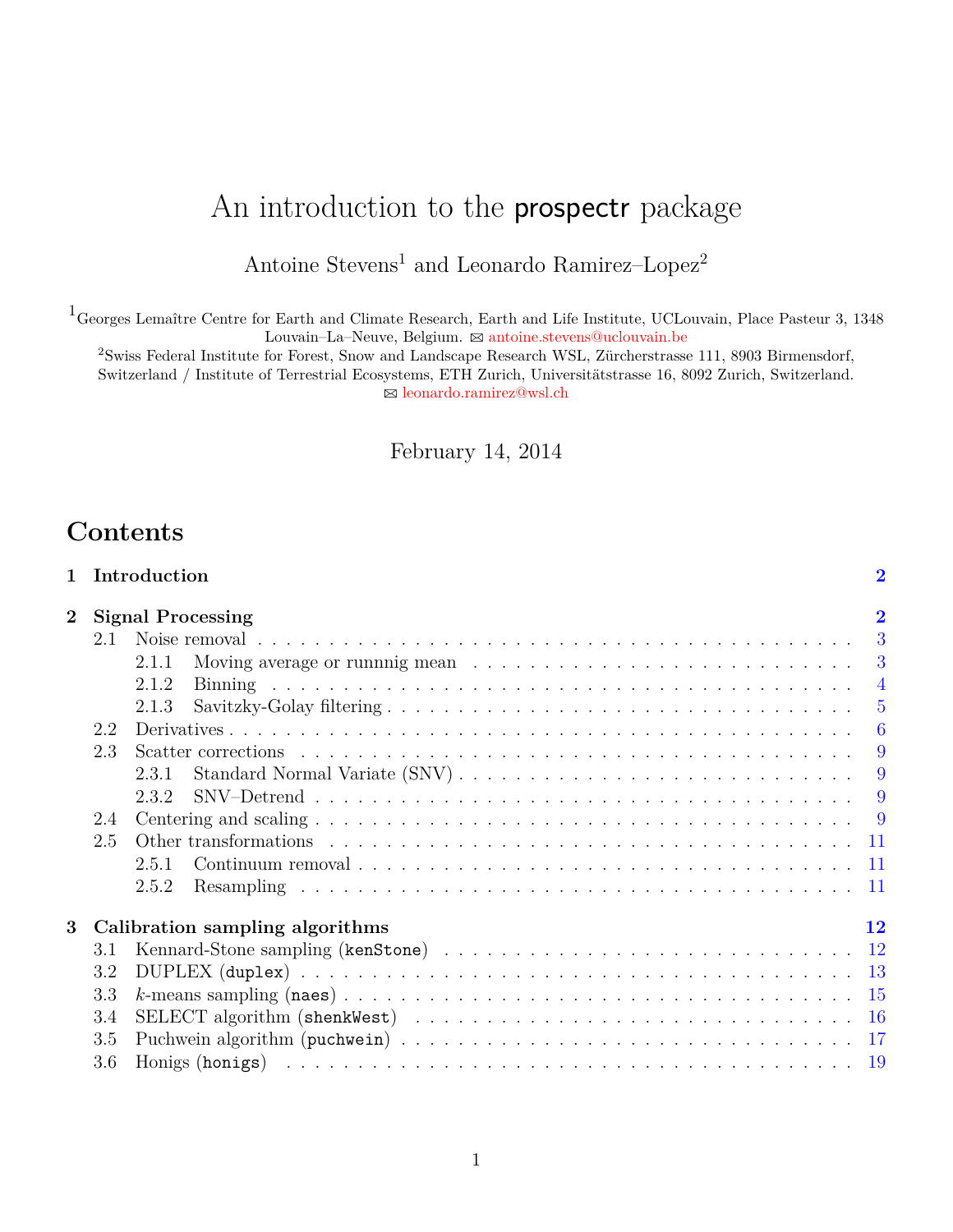# <span id="page-1-0"></span>**1 Introduction**

Visible and Near Infrared diffuse reflectance (vis–NIR) spectroscopy is a high–troughput, non–destructive and cheap sensing method that has a range of applications in agricultural, medical, food and environmental science. A number of R packages of interest for the spectroscopist is already available for processing and analysis of spectroscopic data (Table [1\)](#page-1-2). The CRAN task views [Multivariate Statistics,](http://cran.r-project.org/web/views/Multivariate.html) [Machine](http://cran.r-project.org/web/views/MachineLearning.html) [Learning,](http://cran.r-project.org/web/views/MachineLearning.html) [Chemometrics and Computational Physics.](http://cran.r-project.org/web/views/ChemPhys.html) The interested reader can also have a look at the special issue ["Spectroscopy and Chemometrics in R"](http://ww.colin-baxter.com/academic/bib/downloads/mullen07.pdf) of the Journal of Statistical Software [\[9\]](#page-20-0).

<span id="page-1-2"></span>

| Package Name             | Description                                             |
|--------------------------|---------------------------------------------------------|
| chemometrics             | functions and scripts for chemometrics                  |
| <b>ChemometricsWithR</b> | functions and scripts for chemometrics                  |
| ChemoSpec                | misc functions for exploratory analysis in Spectroscopy |
| hyperSpec                | processing and visualisation of spectra                 |
| cluster                  | cluster analysis and visualisation                      |
| mvoutlier                | outlier detection in the multivariate space             |
| pls                      | partial least square regression                         |
| signal                   | signal filtering                                        |
| soil.spec                | some functions related to soil spectroscopy             |
| caret                    | training classification and regression models           |

Table 1: Non–exhaustive list of R package useful for vis–NIR spectroscopic analysis

The prospectr package gathers algorithms commonly–used in spectroscopy for pre–treating spectra and select calibration samples. Some of the algorithms are already available in other package, like the Savitzky–Golay algorithm [\[12\]](#page-20-1) but our functions works indifferently on vector, data.frame or matrix input.

# <span id="page-1-1"></span>**2 Signal Processing**

The aim of signal pre–treatment is to improve data quality before modeling and remove physical information from the spectra. Applying a pre–treatment can increase the repeatability/reproducibility of the method, model robustness and accuracy, although there are no guarantees this will actually work . . . . The pre–processing functions that are currently available in the package are listed in Table [2.](#page-2-2)

We show below how they can be used, using the NIRsoil dataset included in the package [\[6\]](#page-18-1). Observations should be arranged row–wise.

```
library(prospectr)
data(NIRsoil)
# NIRsoil is a data.frame with 825 obs and 5 variables: Nt (Total Nitrogen),
# Ciso (Carbon), CEC (Cation Exchange Capacity), train (vector of 0,1
# indicating training (1) and validation (0) samples), spc (spectral matrix)
str(NIRsoil)
```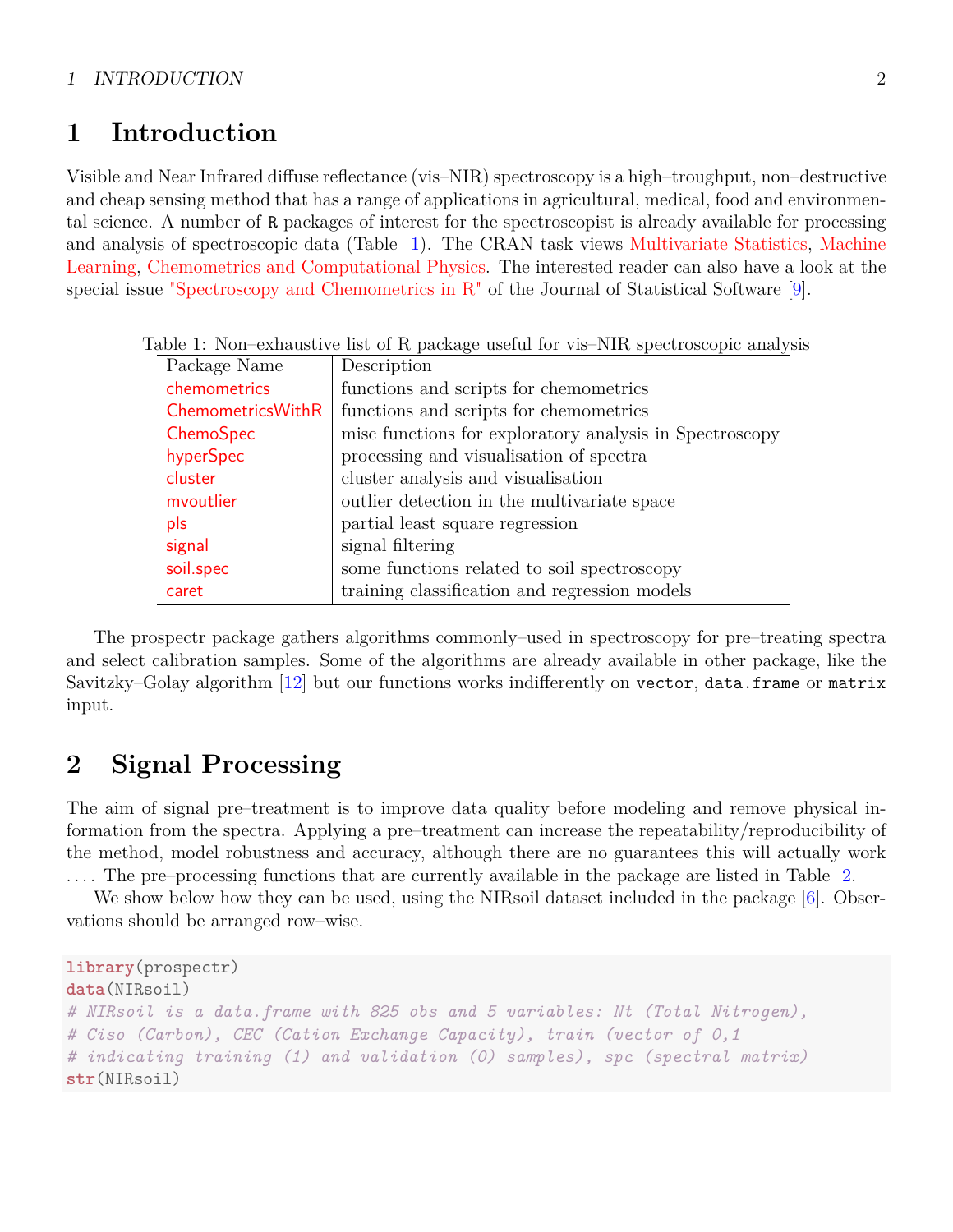| $10000$ $\mu$ . $10000$ $\mu$ $\mu$ $\sigma$ $\sigma$ $\sigma$ $\sigma$ $\sigma$ $\sigma$ $\sigma$ |                                              |  |  |  |
|----------------------------------------------------------------------------------------------------|----------------------------------------------|--|--|--|
| Function Name                                                                                      | Description                                  |  |  |  |
| movav                                                                                              | simple moving (or running) average filter    |  |  |  |
| savitzkyGolay                                                                                      | Savitzky-Golay smoothing and derivative      |  |  |  |
| gapDer                                                                                             | gap-segment derivative                       |  |  |  |
| continuumRemoval                                                                                   | compute continuum-removed values             |  |  |  |
| detrend                                                                                            | detrend normalization                        |  |  |  |
| standardNormalVariate                                                                              | Standard Normal Variate (SNV) transformation |  |  |  |
| binning                                                                                            | average a signal in column bins              |  |  |  |
| resample                                                                                           | resample a signal to new band positions      |  |  |  |
| resample2                                                                                          | resample a signal using FWHM values          |  |  |  |
| blockScale                                                                                         | block scaling                                |  |  |  |
| blockNorm                                                                                          | sum of squares block weighting               |  |  |  |

<span id="page-2-2"></span>Table 2: List of pre–processing functions

```
## 'data.frame': 825 obs. of 5 variables:
## $ Nt : num 0.3 0.69 0.71 0.85 NA ...
## $ Ciso : num 0.22 NA NA NA 0.9 NA NA 0.6 NA 1.28 ...
## $ CEC : num NA NA NA NA NA NA NA NA NA NA ...
## $ train: num 1 1 1 1 1 1 1 1 1 1 ...
## $ spc : num [1:825, 1:700] 0.339 0.308 0.328 0.364 0.237 ...
## ..- attr(*, "dimnames")=List of 2
## .. ..$ : chr "1" "2" "3" "4" ...
## .. ..$ : chr "1100" "1102" "1104" "1106" ...
```
# <span id="page-2-0"></span>**2.1 Noise removal**

Noise represents random fluctuations around the signal that can originate from the instrument or environmental laboratory conditions. The simplest solution to remove noise is to perform *n* repetition of the measurements, and the average individual spectra. The noise will decrease with a factor  $\sqrt{n}$ . When this is not possible, or if residual noise is still present in the data, the noise can be removed mathematically.

### <span id="page-2-1"></span>**2.1.1 Moving average or runnnig mean**

A moving average filter is a column–wise operation which average contiguous wavelengths within a given window size.

```
noisy <- NIRsoil$spc + rnorm(length(NIRsoil$spc), 0, 0.001) # adding some noise
# Plot the first spectrum
plot(as.numeric(colnames(NIRsoil$spc)), noisy[1, ], type = "l", xlab = "Wavelength",
   ylab = "Absorbance")
X <- movav(noisy, w = 11) # window size of 11 bands
# Note that the 5 first and last bands are lost in the process
```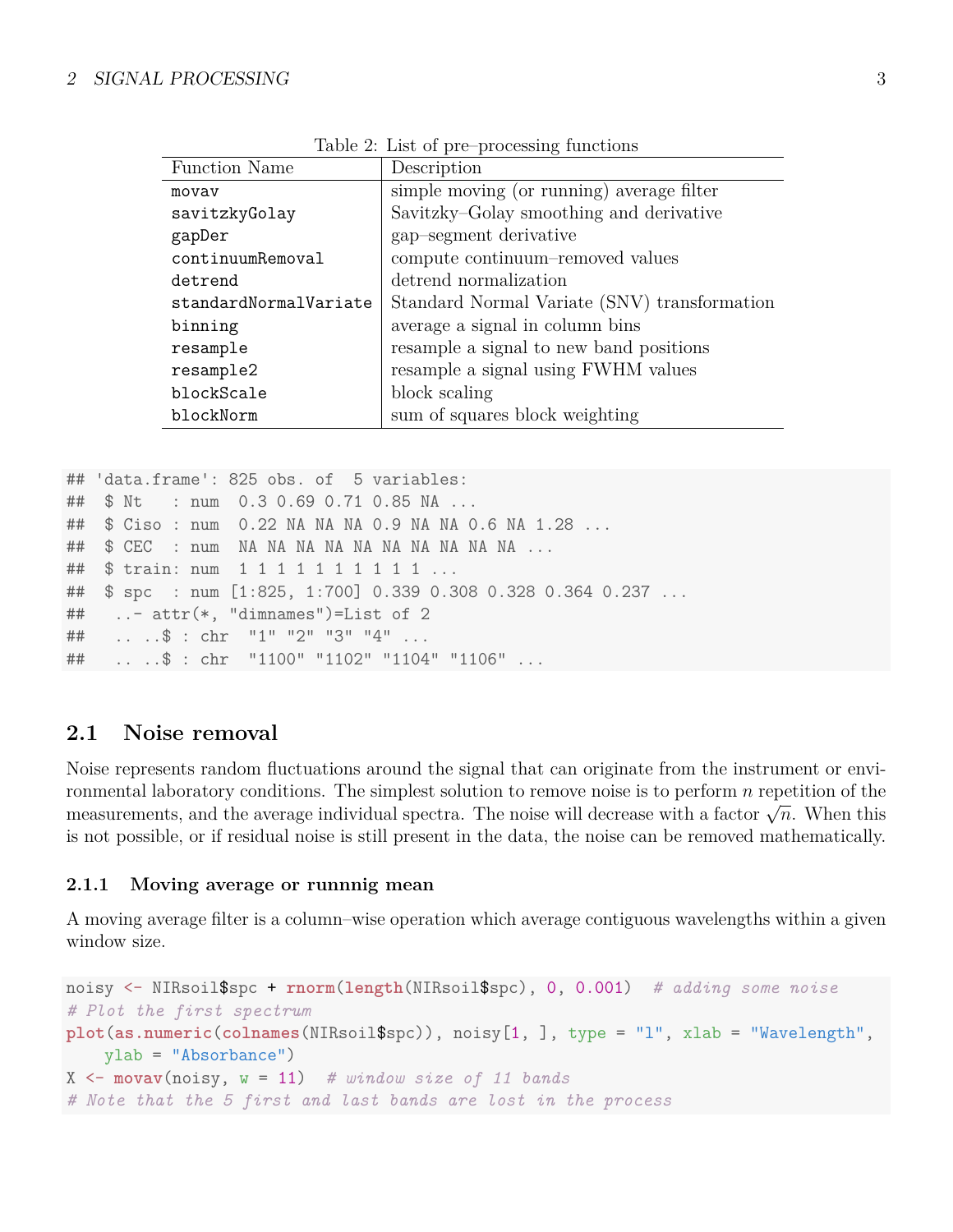

Figure 1: Effect of a moving average with window size of 10 bands on a raw spectrum

```
lines(as.numeric(colnames(X)), X[1, ], col = "red")
legend("topleft", legend = c("raw", "moving average"), lty = c(1, 1), col = 1:2)
```
### <span id="page-3-0"></span>**2.1.2 Binning**

```
# After averaging, the spectrum can be further resampled (binning)
# We keep here one 1 out every 10 data points
X.bin <- binning(X,bin.size=10)
# We reduce the spectral matrix to 50 (equally-spaced) data points
X.bin2 <- binning(X,bins=50)
# Plot the first spectrum
plot(as.numeric(colnames(X)),X[1,],type="l",
     xlab="Wavelength",ylab="Absorbance")
# new data points
points(as.numeric(colnames(X.bin)),X.bin[1,],pch=2)
points(as.numeric(colnames(X.bin2)),X.bin2[1,],pch=1,col=2)
legend("topleft",legend=c("bin.size = 10","bins = 50"),pch = 2:1, col = 2:1)
```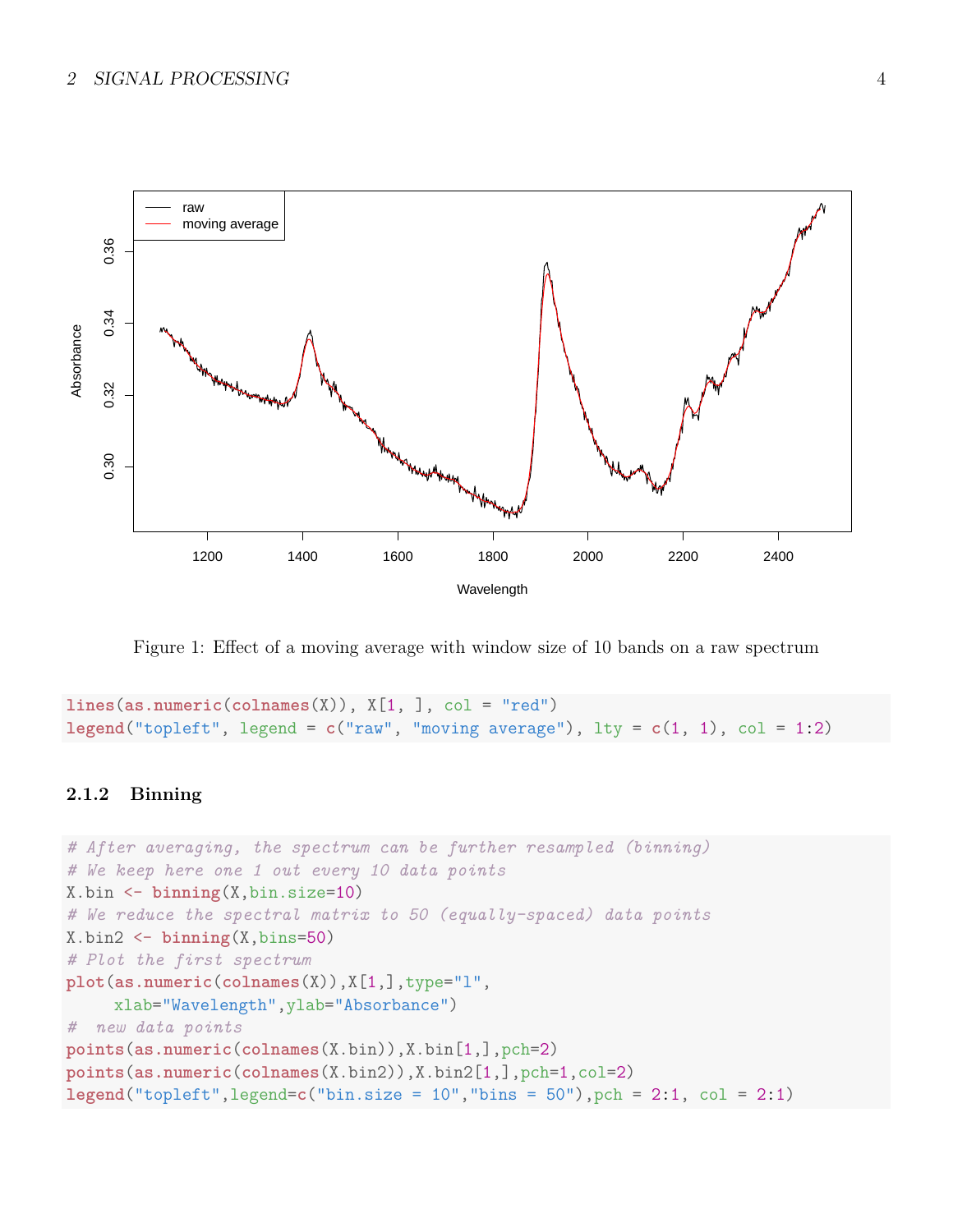

Figure 2: Average in bins

### <span id="page-4-0"></span>**2.1.3 Savitzky-Golay filtering**

Savitzky-Golay filtering [\[12\]](#page-20-1) is a very common preprocessing technique. It fits a local polynomial regression on the signal and requires *equidistant* bandwidth. Mathematically, it operates simply as a weighted sum of neighbouring values:

$$
x_j * = \frac{1}{N} \sum_{h=-k}^{k} c_h x_{j+h}
$$

where  $x_j$ <sup>\*</sup> is the new value, N is a normalizing coefficient, k is the number of neighbour values at each side of *j* and *c<sup>h</sup>* are pre–computed coefficients, that depends on the chosen polynomial order and degree (smoothing, first and second derivative).

```
# p = polynomial order w = window size (must be odd) m = m-th derivative (0
# = smoothing) The function accepts vectors, data.frames or matrices. For a
# matrix input, observations should be arranged row-wise
sg.vec \leq savitzkyGolay(NIRsoil$spc[1, ], p = 3, w = 11, m = 0)
sg \le - savitzkyGolay(NIRsoil\gpc, p = 3, w = 11, m = 0)
# note that bands at the edges of the spectral matrix are lost !
dim(NIRsoil$spc)
```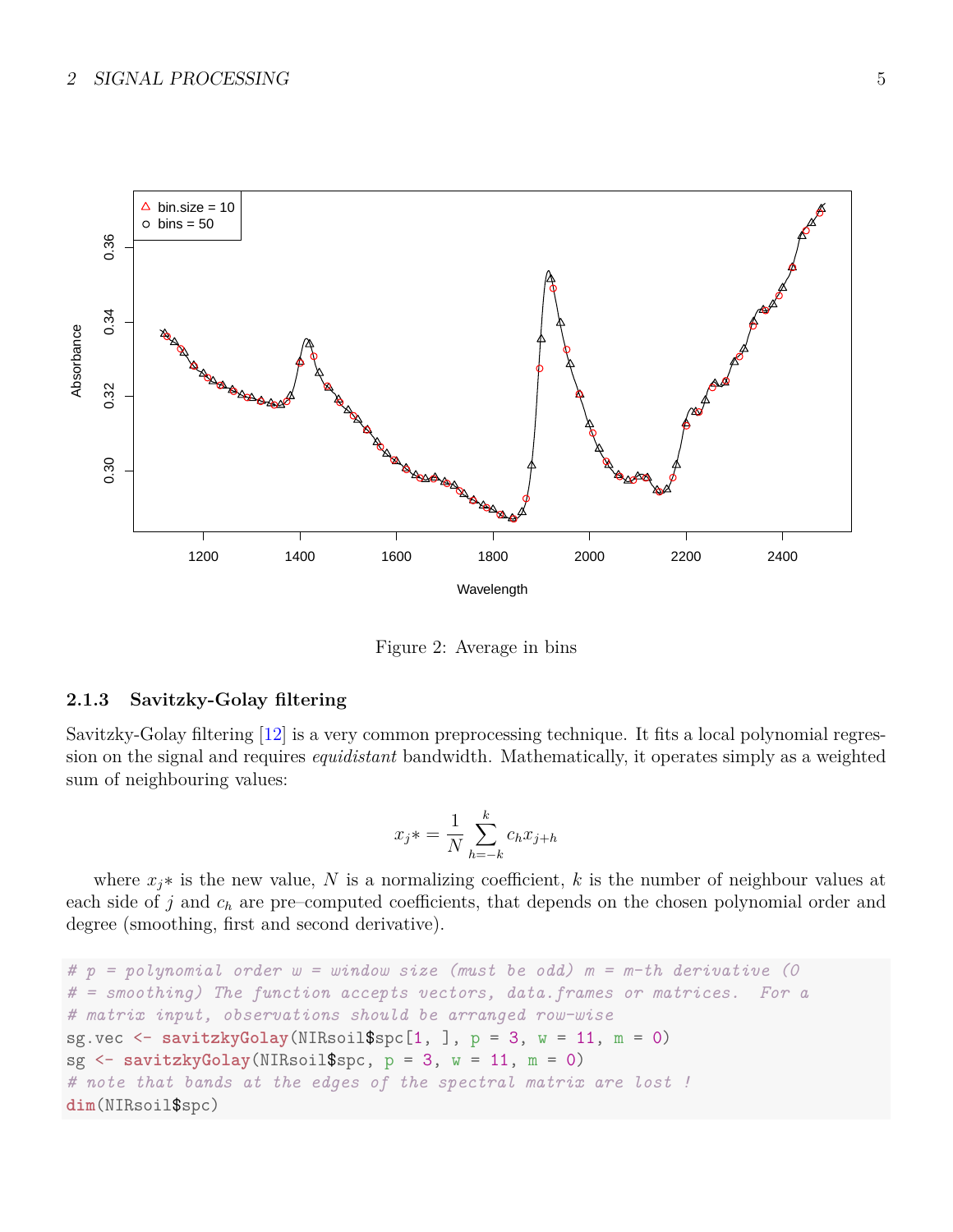### 2 SIGNAL PROCESSING 6

## [1] 825 700

**dim**(sg)

## [1] 825 690

## <span id="page-5-0"></span>**2.2 Derivatives**

Taking (numerical) derivatives of the spectra can remove both additive and multiplicative effects in the spectra and have other consequences as well (Table [3\)](#page-5-1).

<span id="page-5-1"></span>Table 3: Pro's and con's of using derivative spectra

| Advantage                                                                       | Drawback                                   |
|---------------------------------------------------------------------------------|--------------------------------------------|
| Reduce of baseline offset                                                       | Risk of overfitting the calibration model  |
| Can resolve absorption overlapping                                              | Increase noise, smoothing required         |
| Compensates for instrumental drift                                              | Increase uncertainty in model coefficients |
| Enhances small spectral absorptions                                             | Complicate spectral interpretation         |
| Often increase predictive accuracy for complex datasets   Remove the baseline ! |                                            |

First and second derivatives of a spectrum can be computed with the finite difference method (difference between to subsequent data points), provided that the band width is constant:

$$
x_i' = x_i - x_{i-1}
$$

$$
x_i'' = x_{i-1} - 2 \cdot x_i + x_{i+1}
$$

In R, this can be simply achieved with the diff function in base:

```
# X = wavelength Y = spectral matrix n = order
d1 <- t(diff(t(NIRsoil$spc), differences = 1)) # first derivative
d2 <- t(diff(t(NIRsoil$spc), differences = 2)) # second derivative
plot(as.numeric(colnames(d1)), d1[1, ], type = "l", xlab = "Wavelength", ylab = "")
lines(as.numeric(colnames(d2)), d2[1, ], col = "red")
\text{legend}("topleft", \text{ legend} = c("1st der", "2nd der"), \text{lty} = c(1, 1), col = 1:2)
```
One can see that derivatives tend to increase noise. One can use gap derivatives or the Savitzky-Golay algorithm to solve this. The gap derivative is computed simply as:

$$
x'_{i} = x_{i+k} - x_{i-k}
$$

$$
x''_{i} = x_{i-k} - 2 \cdot x_{i} + x_{i+k}
$$

where *k* is the gap size. Again, this can be easily achieved in R using the lag argument of the diff function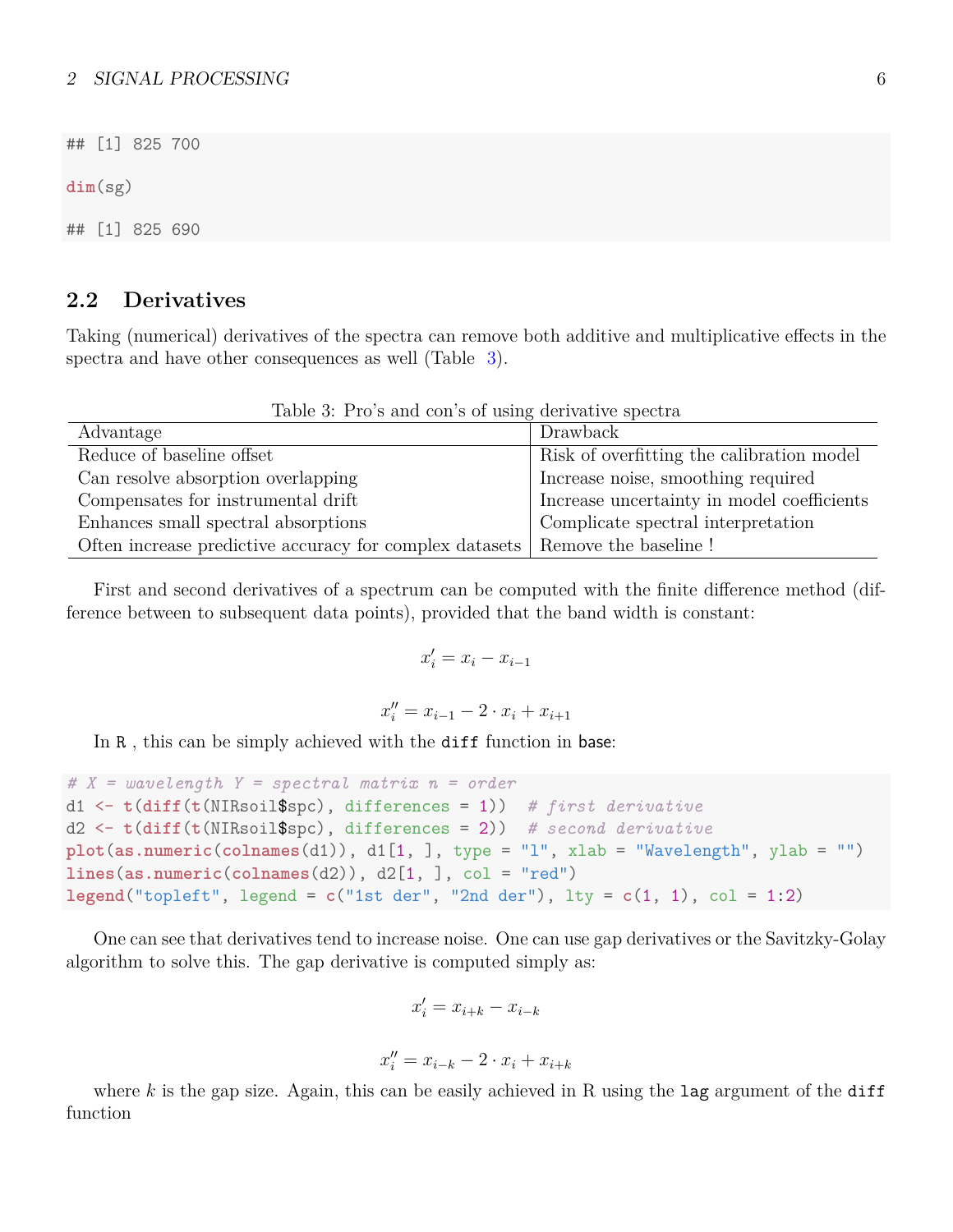

Figure 3: Effect of first derivative and second derivative

```
# first derivative with a gap of 10 bands
gd1 <- t(diff(t(NIRsoil$spc), differences = 1, lag = 10))
```
For more flexibility and control over the degree of smoothing, one could however use the Savitzky-Golay (savitzkyGolay) and Gap–segment derivative (gapDer) algorithms. The Gap-segment algorithms performs first a smoothing under a given segment size, followed by gap derivative. Here is an exemple of the use of the gapDer function.

```
# m = order of the derivative w = window size ( = {2 * gap size} + 1) s =
# segment size first derivative with a gap of 10 bands
gsd1 \leq-gapDer(X = NIRsoil$spc, m = 1, w = 11, s = 10)plot(as.numeric(colnames(d1)), d1[1, ], type = "l", xlab = "Wavelength", ylab = "")
lines(as.numeric(colnames(gsd1)), gsd1[1, ], col = "red")
legend("topleft", legend = c("1st der", "gap-segment 1st der"), lty = c(1, 1),
    col = 1:2
```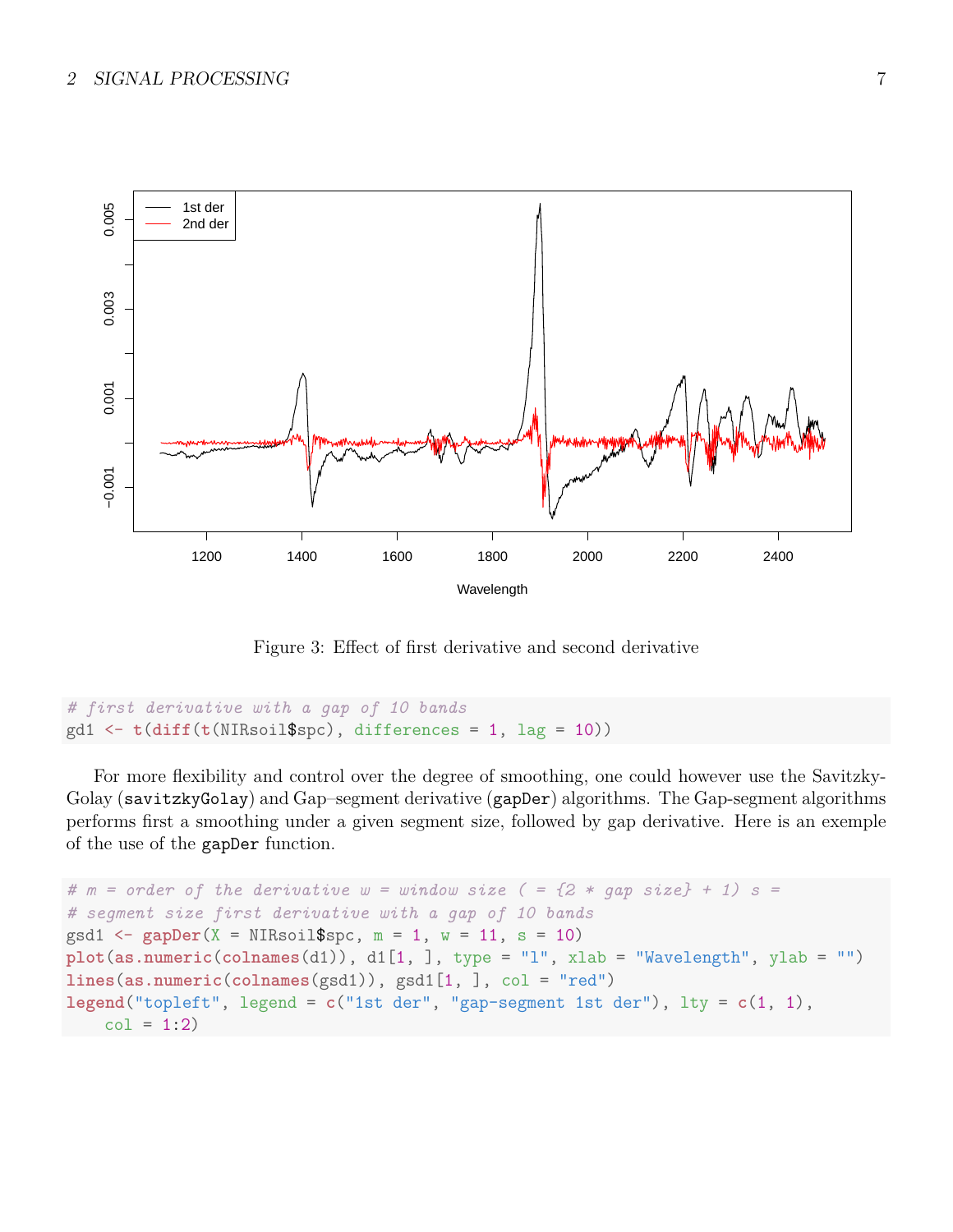

Figure 4: Effect of 1st-order gap-segment derivative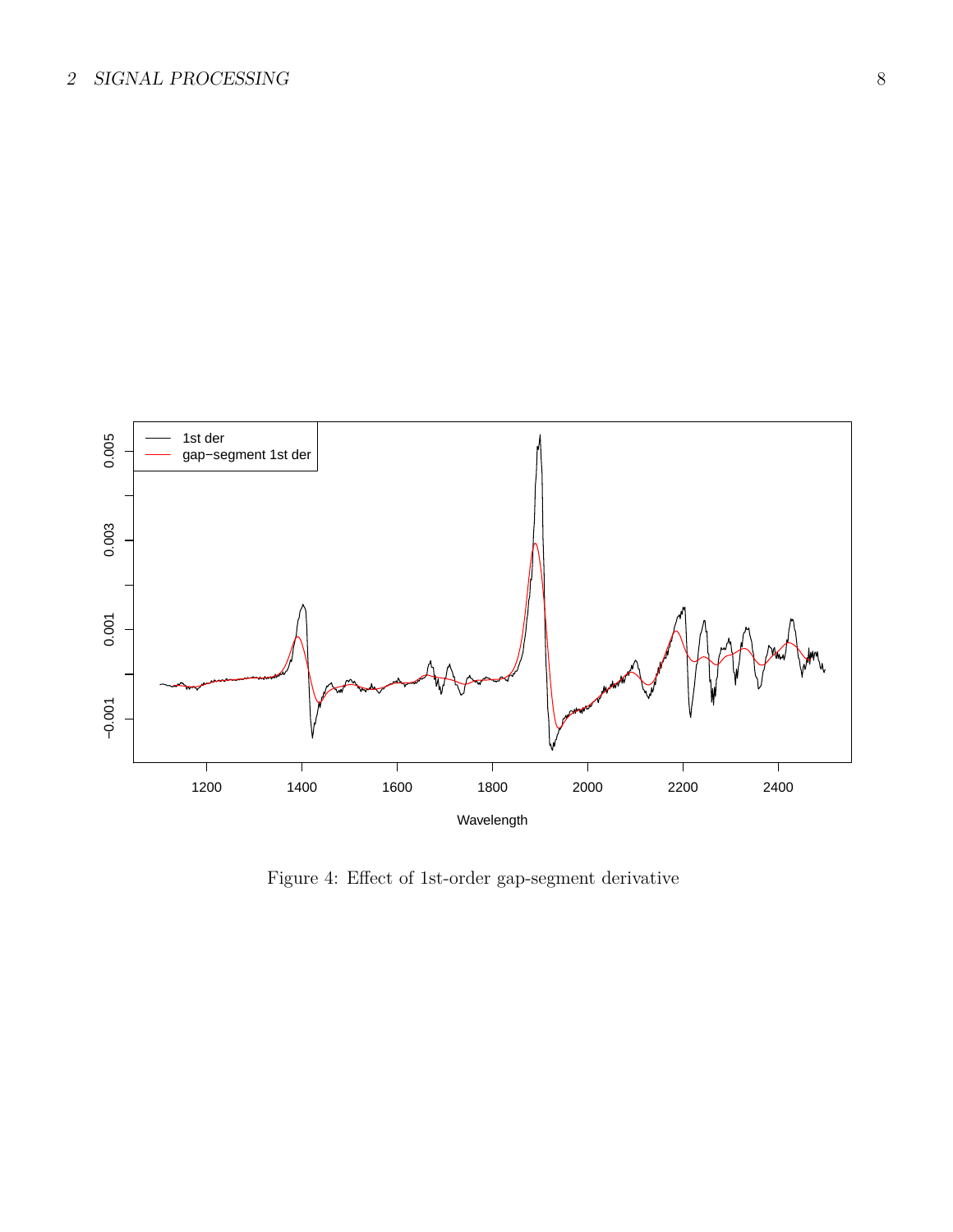### 2 SIGNAL PROCESSING 9

### <span id="page-8-0"></span>**2.3 Scatter corrections**

Undesired spectral variations due to light *scatter* effects and variations in effective *path length* can be removed using scatter corrections.

#### <span id="page-8-1"></span>**2.3.1 Standard Normal Variate (SNV)**

Standard Normal Variate (SNV) is another simple way for normalizing spectra that intends to correct for light scatter. It operates row–wise:

$$
SNV_i = \frac{x_i - \bar{x_i}}{s_i}
$$

snv <- **standardNormalVariate**(X = NIRsoil\$spc)

According to Fearn [\[4\]](#page-18-2), it is better to perform SNV transformation after filtering (by e.g. Savitzky– Golay) than the reverse.

### <span id="page-8-2"></span>**2.3.2 SNV–Detrend**

The SNV–Detrend [\[1\]](#page-18-3) further accounts for wavelength-dependent scattering effects (variation in curvilinearity between the spectra). After a SNV transformation, a 2*nd*–order polynomial is fit to the spectrum and subtracted from it.

```
# X = input spectral matrix wav = band centers
dt <- detrend(X = NIRsoil$spc, wav = as.numeric(colnames(NIRsoil$spc)))
plot(NIRsoil$spc[1, ], type = "l", xlab = "Band number", ylab = "")
par(new = T)plot(dt[1,], xaxt = "n", yaxt = "n", xlab = "", ylab = "", col = "red", type = "l")axis(4, col = "red")\text{legend("topleft", legend = c("raw", "detrend signal"), lty = c(1, 1), col = 1:2)}
```
 $par(new = F)$ 

## <span id="page-8-3"></span>**2.4 Centering and scaling**

Centering and scaling tranforms a given matrix to a matrix with columns with zero mean (centering), unit variance (scaling) or both (auto–scaling):

$$
Xc_{ij} = X_{ij} - \bar{X}_j
$$

$$
Xs_{ij} = \frac{X_{ij} - \bar{X}_j}{s_j}
$$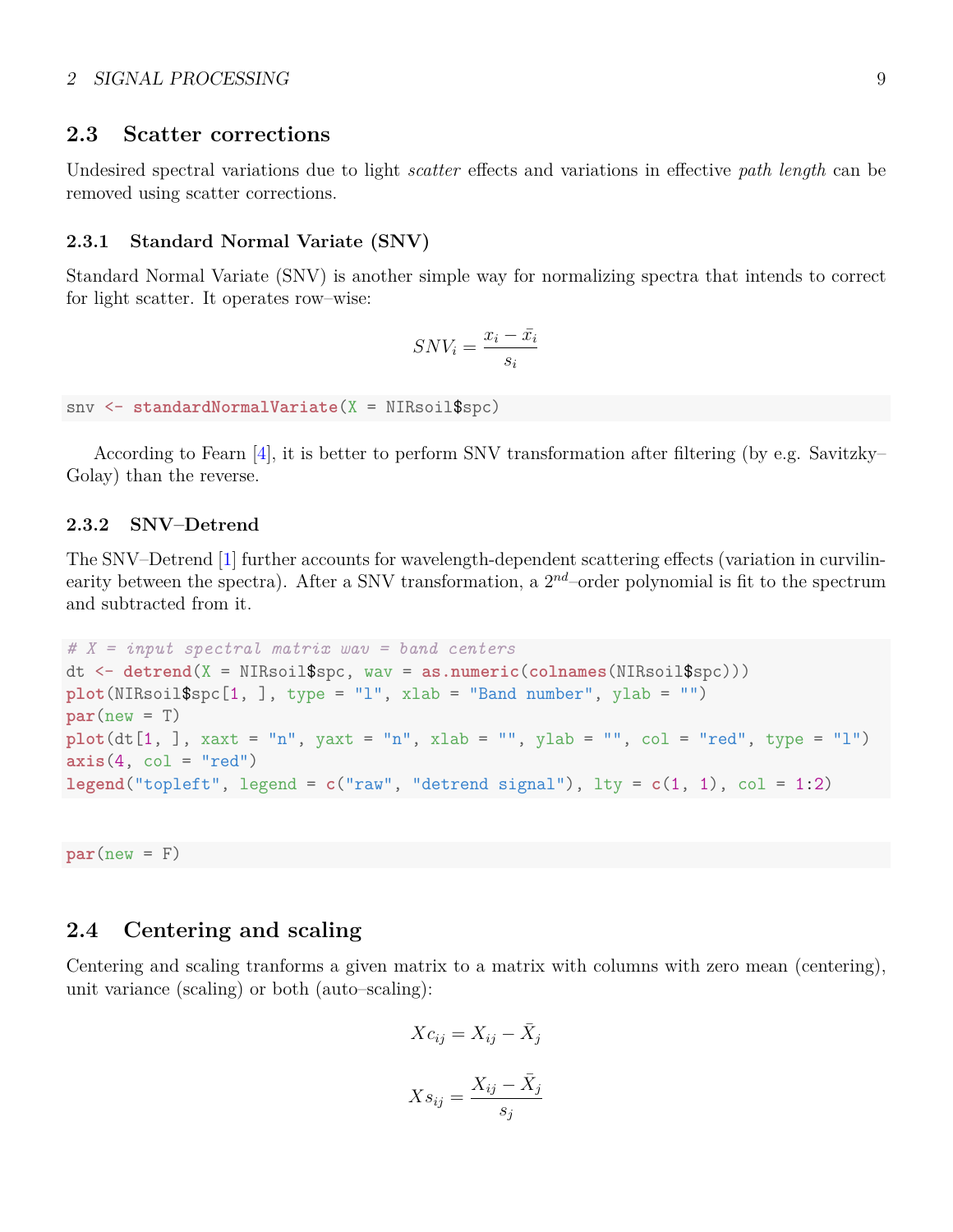

Figure 5: Effect of SNV-Detrend on raw spectra

where Xc and Xs are the mean centered and auto-scaled matrices, X is the input matrix,  $\bar{X}_j$  and *s<sup>j</sup>* are the mean and standard deviation of variable *j*.

In R, these operations are simply obtained with the scale function. Other types of scaling can be considered. Spectroscopic models can often be improved by using ancillary data (e.g. temperature, . . . ) [\[5\]](#page-18-4). Due to the nature of spectral data (multivariate), other data would have great chance to be dominated by the spectral matrix and have no chance to contribute significantly to the model due to purely numerical reasons [\[3\]](#page-18-5). One can use *block scaling* to overcome this limitation. It basically uses different weights for different block of variables. With *soft block scaling*, each block is scaled (i.e. each column divided by a factor) such that the sum of their variance is equal to the square root of the number of variables in the block. With *hard block scaling*, each block is scaled such that the sum of their variance is equal to 1.

```
# X = spectral matrix
# type = "soft" or "hard"
# The ouptut is a list with the scaled matrix (Xscaled) and the divisor (f)
bs <- blockScale(X=NIRsoil$spc,type="hard")$Xscaled
sum(apply(bs,2,var)) # this works!
```

```
## [1] 1
```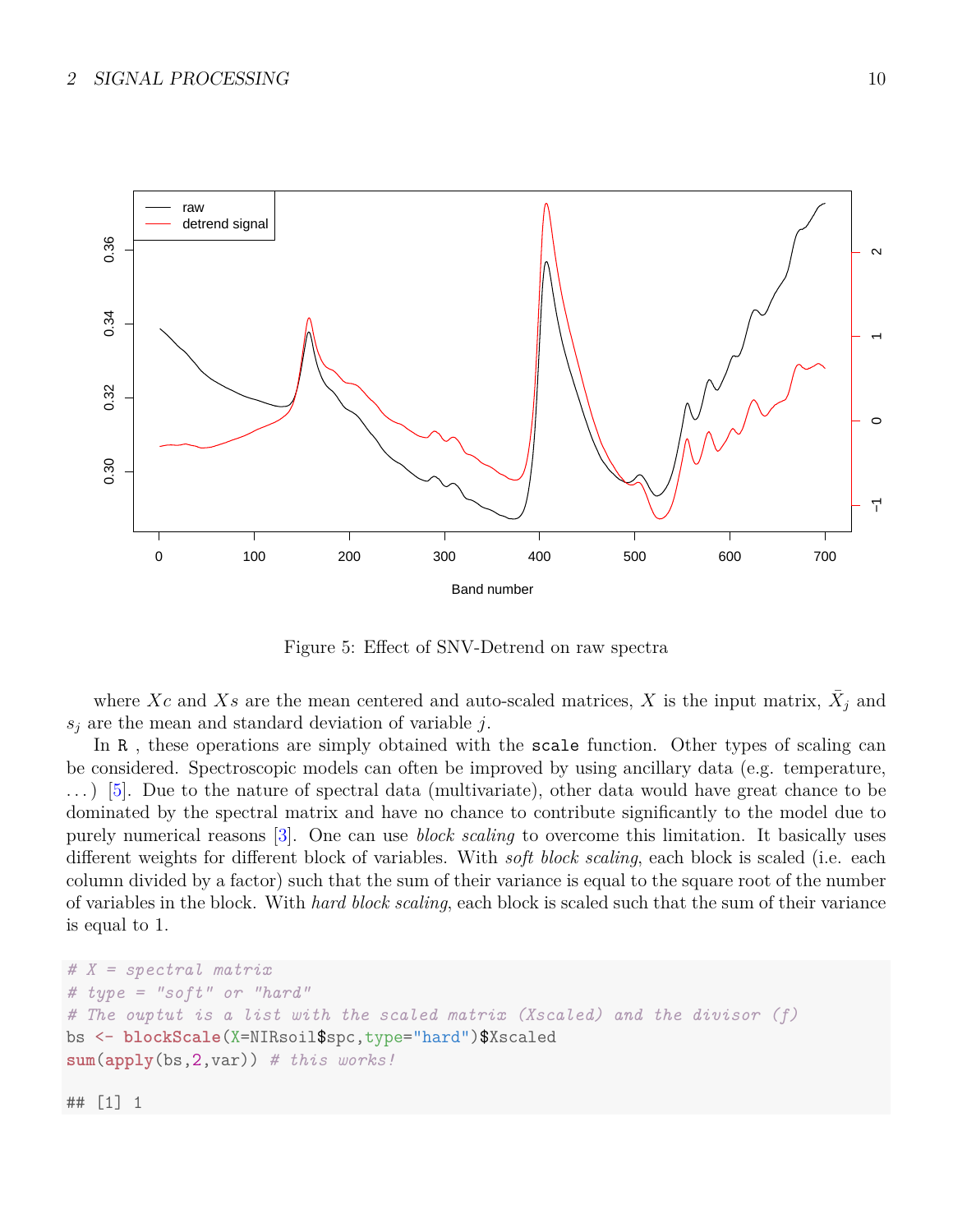### 2 SIGNAL PROCESSING 11

The problem with *block scaling* is that it down–scale all the block variables to the same variance. Since sometimes this is not advised, one can alternatively use *sum of squares block weighting* . The spectral matrix is multiplied by a factor to achieve a pre–determined sum of square:

```
# X = spectral matrix targetnorm = desired norm for X
bn <- blockNorm(X = NIRsoil$spc, targetnorm = 1)$Xscaled
sum(bn^2) # this works!
```
## [1] 1

## <span id="page-10-0"></span>**2.5 Other transformations**

### <span id="page-10-1"></span>**2.5.1 Continuum removal**

The continuum removal technique was introduced by [\[2\]](#page-18-6) as an effective method to highlight absorption features of minerals. It can be viewed as an albedo normalization technique. This technique is based on the computation of the continuum (or envelope) of a given spectrum. The continuum-removed spectrum of a given spectrum is computed as follows:

- 1. The local reflectance spectrum maxima points (in the case of absorbance, local minima points) are identified.
- 2. Then, these points are connected by linear interpolation to form the continuum *c*.
- 3. The continuum-removed spectrum is given by  $\phi_i = \frac{x_i}{\phi_i}$  $\frac{x_i}{c_i}$ ;  $i = \{1, ..., p\}$ , where  $x_i$  and  $c_i$  are the original and the continuum reflectance (or absorbance) values respectively at the *i <sup>t</sup>h* wavelength of a set of *p* wavelengths, and  $\phi_i$  is the final reflectance (or absorbance) value after continuum removal.

The continuumRemoval function allows to compute the continuum-removed values of either reflectance or absorbance spectra.

```
# type of data: 'R' for reflectance (default), 'A' for absorbance
cr <- continuumRemoval(X = NIRsoil$spc, type = "A")
# plot of the 10 first abs spectra
matplot(as.numeric(colnames(NIRsoil$spc)), t(NIRsoil$spc[1:10, ]), type = "l",
    ylim = c(0, 0.6), xlab = "Wavelength /nm", ylab = "Absorbane")matlines(as.numeric(colnames(NIRsoil$spc)), t(cr[1:10, ]))
```
### <span id="page-10-2"></span>**2.5.2 Resampling**

To match the response of one instrument with another, a signal can be resampled to new band positions by simple interpolation (resample) or using full width half maximum (FWHM) values (resample2).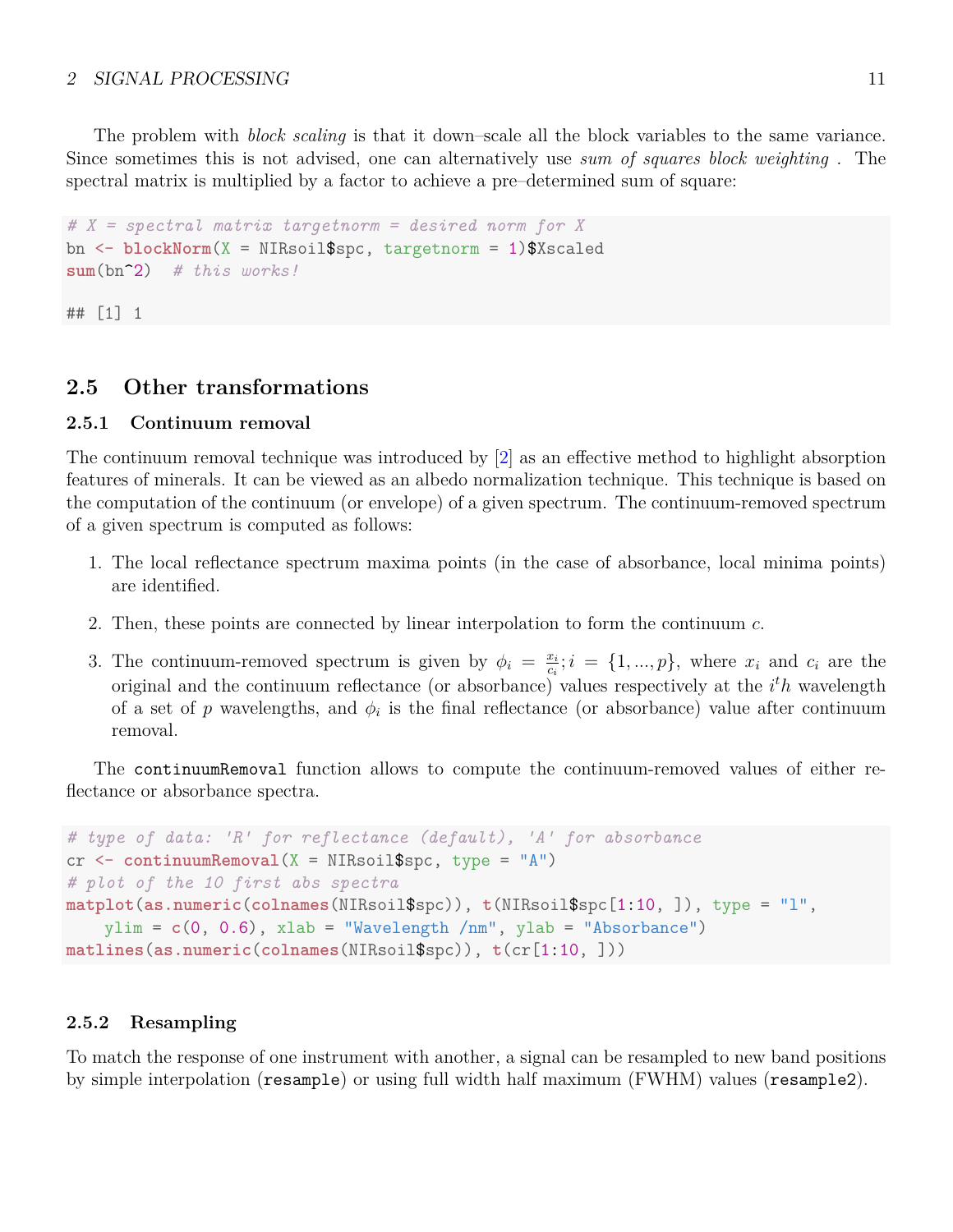

Figure 6: Absorbance and continuum-removed absorbance spectra

# <span id="page-11-0"></span>**3 Calibration sampling algorithms**

Calibration models are usually developed on a *representative* portion of the data (training set) and validated on the remaining set of samples (test/validation set). There are several solutions for selecting samples, e.g.:

- random selection (see e.g. sample function in base)
- stratified random sampling on percentiles of the response *y* (see e.g. createDataPartion in the caret package)
- use the spectral data.

For selecting representative samples, the prospectr package provides functions that use the third solution. The following functions are available: kenStone [\[8\]](#page-20-2), duplex [\[15\]](#page-21-0), puchwein [\[11\]](#page-20-3), shenkWest [\[13\]](#page-20-4), naes [\[10\]](#page-20-5), honigs [\[7\]](#page-18-7).

# <span id="page-11-1"></span>**3.1 Kennard-Stone sampling (kenStone)**

To sample a subset of *n* samples  $X_{tr} = \left\{ x_{trj} \right\}_{i=1}^{n}$  $\sum_{j=1}^{n}$ , from a given set of *N* samples  $X = \{x_i\}_{i=1}^{N}$  (note that  $N > n$ ) the Kennard-Stone (CADEX) sampling algorithm consists in [\[8\]](#page-20-2):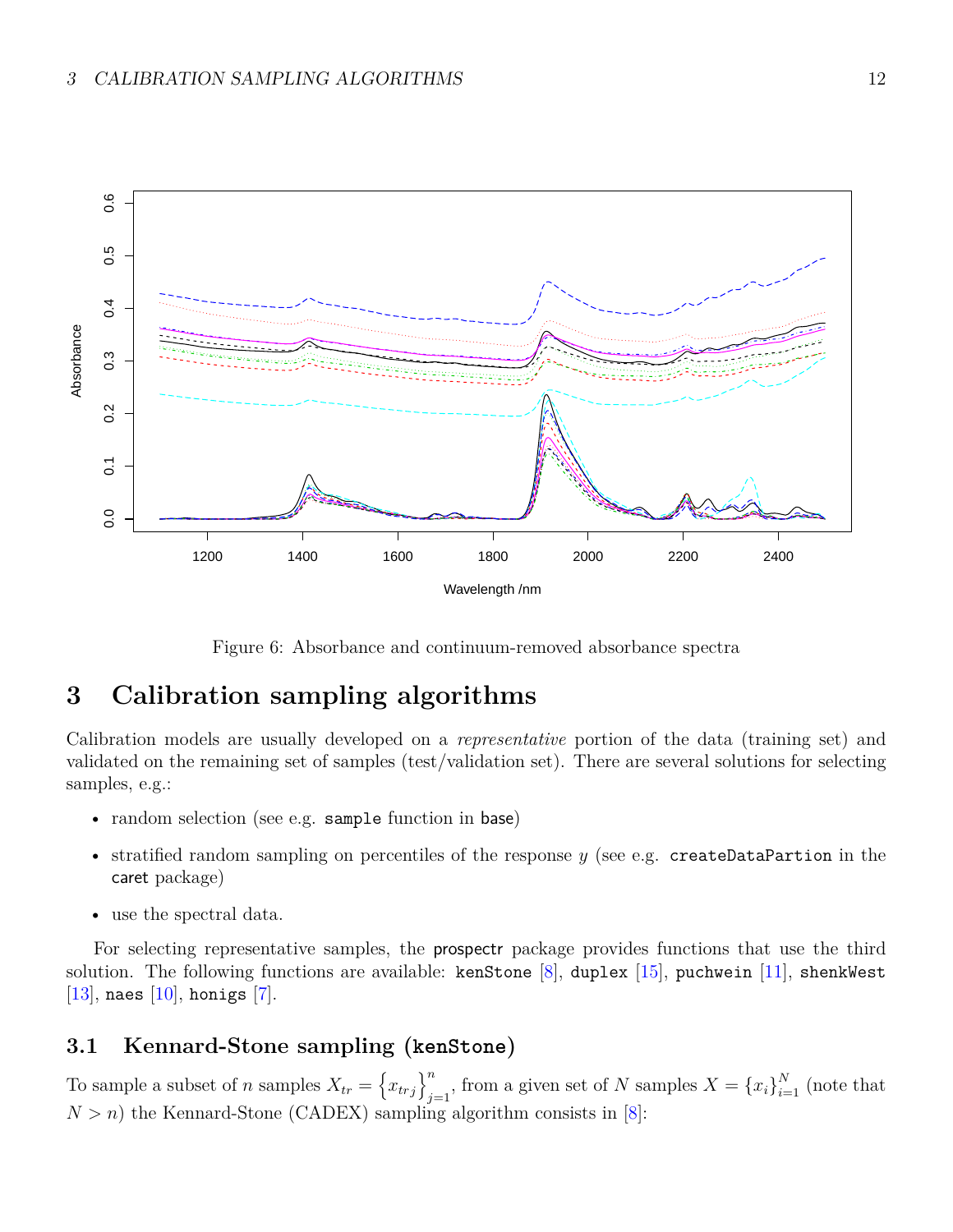- 1. Find in *X* the samples  $x_{tr1}$  and  $x_{tr2}$  that are the farthest apart from each other, allocate them in *Xtr* and remove them from *X*.
- 2. Find in *X* the sample  $x_{tr3}$  with the maximum dissimilarity to  $X_{tr}$ . Allocate  $x_{tr3}$  in  $X_{tr}$  and then remove it from *X*. The dissimilarity between  $X_{tr}$  and each  $x_i$  is given by the minimum distance of any sample allocated in  $X_{tr}$  to each  $x_i$ . In other words, the selected sample is one of the nearest neighbours of the points already selected which is characterized by the maximum distance to the other points already selected.
- 3. Repeat the step 2 n-3 times in order to select the remaining samples  $(x_{tr4},...,x_{trn})$ .

The Kennard–Stone algorithm allows to create a calibration set that has a flat distribution over the spectral space. The metric used to compute the distance between points can be either the Euclidean distance or the Mahalanobis distance. Let's see some examples ...

```
# Create a dataset for illustrating how the calibration sampling
# algorithms work
X \leftarrow \text{data-frame}(x1 = \text{norm}(1000), x2 = \text{norm}(1000))plot(X)
# kenStone produces a list with row index of the points selected for calibration
ken <- kenStone(X,k=40)
points(X[ken$model,],col=2,pch=19,cex=1.4) # plot selected points
```

```
# Test with the NIRsoil dataset
# one can use the mahalanobis distance (metric argument)
# computed in the pc space (pc argument)
ken mahal \leq kenStone(X = NIRsoil$spc, k = 20, metric = "mahal", pc = 2)
# The pc components in the output list stores the pc scores
plot(ken_mahal$pc[,1],ken_mahal$pc[,2],xlab="PC1",ylab="PC2")
# This is the selected points in the pc space
points(ken_mahal$pc[ken_mahal$model,1],ken_mahal$pc[ken_mahal$model,2],pch=19,col=2)
```
# <span id="page-12-0"></span>**3.2 DUPLEX (duplex)**

The Kennard–Stone algorithm selects calibration samples. Often, we need also to select a validation subset. The DUPLEX algorithm [\[15\]](#page-21-0) is a modification of the Kennard-Stone which allows to select a validation set that have similar properties to the calibration set. DUPLEX, similarly to Kennard–Stone, begins by selecting pairs of points that are the farthest apart from each other, and then assigns points alternatively to the calibration and validation sets.

dup  $\leq$  duplex(X = X, k = 15) # k is the number of selected samples **plot**(X) **points**(X[dup\$model, 1], X[dup\$model, 2], col = "red", pch = 19) *# calibration samples*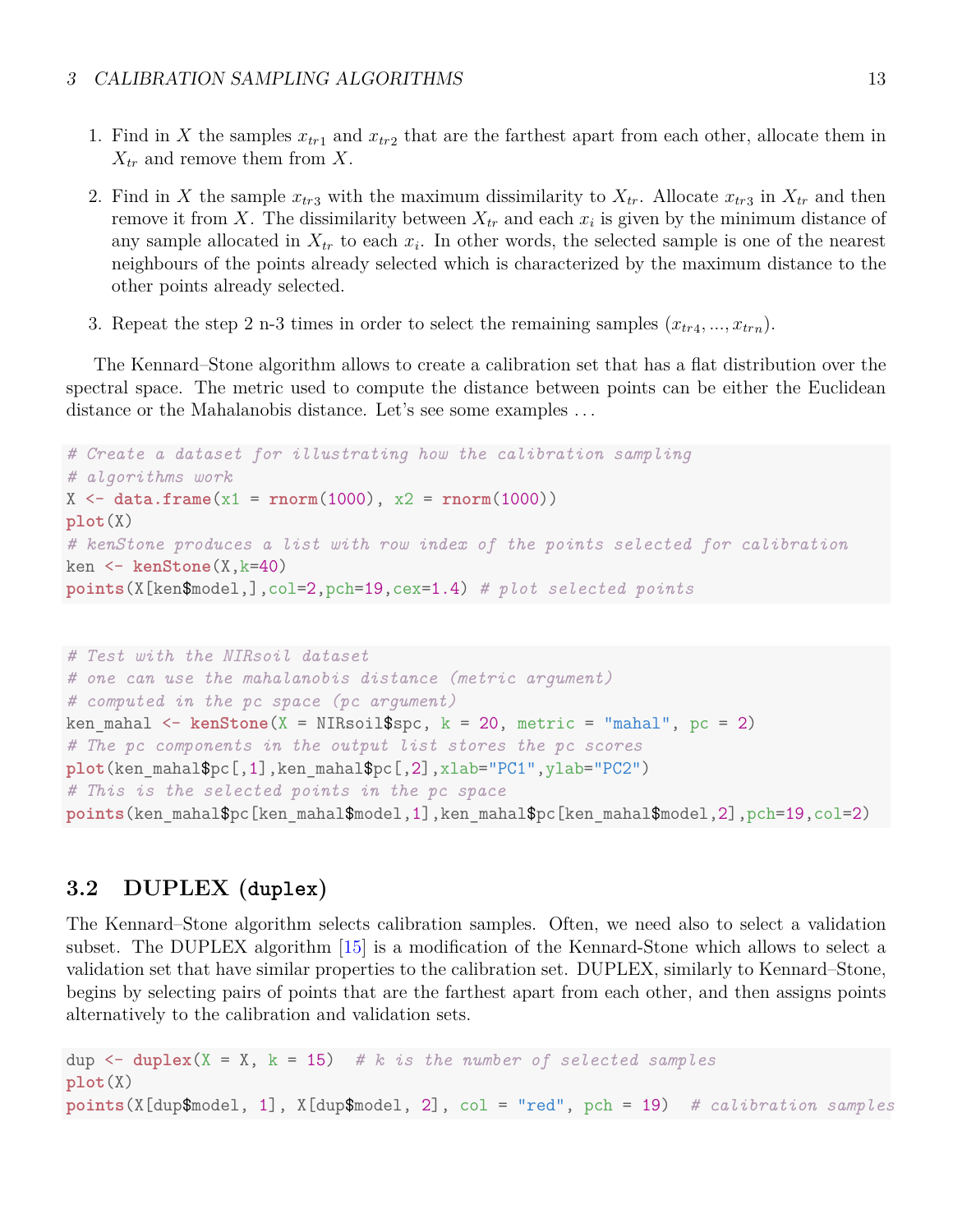

Figure 7: Selection of 40 calibration samples with the Kennard-Stone algorithm



Figure 8: Kennard-Stone sampling on the NIRsoil dataset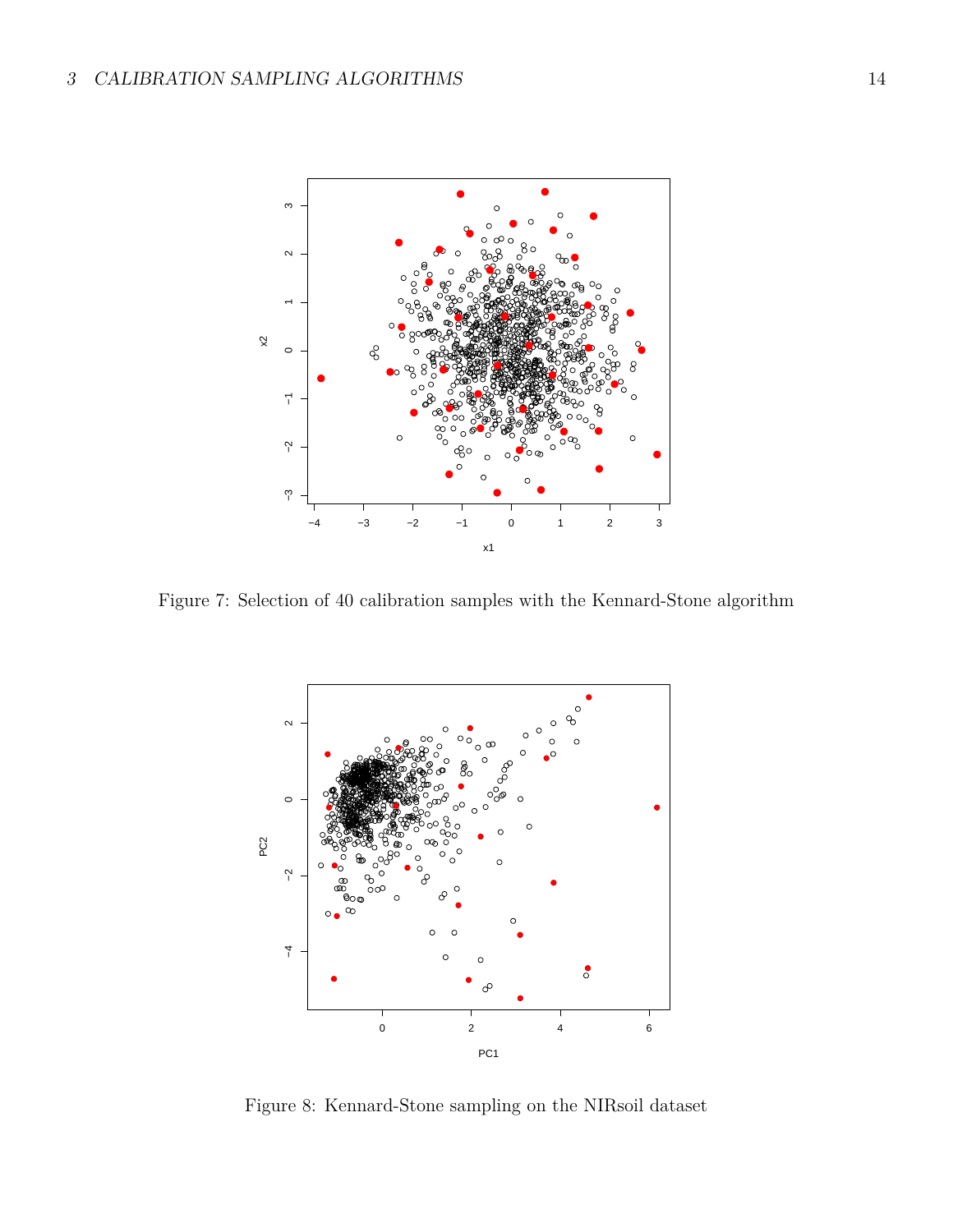

Figure 9: Selection of 15 calibration and validation samples with the DUPLEX algorithm

```
points(X[dup$test, 1], X[dup$test, 2], col = "blue", pch = 17) # validation samples
legend("topright", legend = c("calibration", "validation"), pch = c(19, 17),
    col = c("red", "blue"))
```
## <span id="page-14-0"></span>**3.3** *k***-means sampling (naes)**

The *k*-means sampling simply uses *k*-means clustering algorithm. To sample a subset of *n* samples  $X_{tr} = \left\{ x_{trj} \right\}_{i=1}^{n}$  $\sum_{j=1}^{n}$ , from a given set of *N* samples  $X = \{x_i\}_{i=1}^N$  (note that  $N > n$ ) the algorithm works as follows:

- 1. Perform a *k*-means clustering of *X* using *n* clusters.
- 2. Extract the *n* centroids (*c*, or prototypes). This can be also the sample that is the farthest away from the centre of the data, or a random selection. See the method argument in naes.
- 3. Calculate the distance of each sample to each *c*.
- 4. For each *c* allocate in *Xtr* its closest sample found in *X*.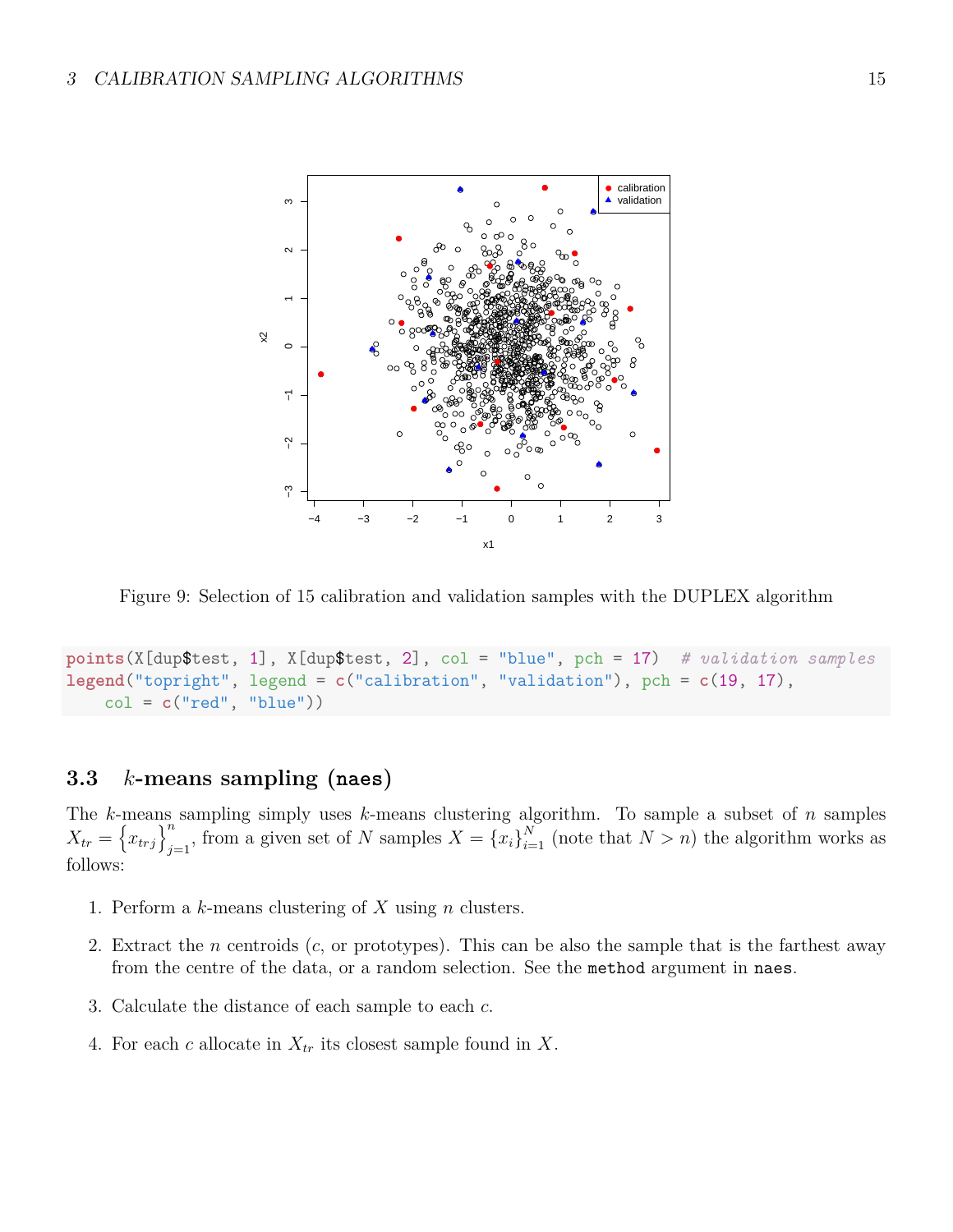

Figure 10: Selection of 5 samples by k-means sampling

```
# X = the input matrix
# k = number of calibration samples to be selected
# pc = if pc is specified, k-mean is performed in the pc space
# (here we will use only the two 1st pcs)
# iter.max = maximum number of iterations allowed for the k-means clustering.
kms <- naes(X = NIRsoil$spc, k = 5, pc = 2, iter.max = 100)
# Plot the pcs scores and clusters
plot(kms$pc,col=kms$cluster)
# Add the selected points
points(kms$pc[kms$model,],col=6,pch=19)
```
# <span id="page-15-0"></span>**3.4 SELECT algorithm (shenkWest)**

The SELECT algorithm [\[13\]](#page-20-4) is an iterative procedure which selects the sample having the maximum number of neighbour samples within a given distance  $(d \cdot \min$  argument) and remove the neighbour samples of the selected sample from the list of points. The number of selected samples depends on the chosen treshold (default  $= 0.6$ ). The distance metric is the Mahalanobis distance divided by the number of dimensions (number of pc components) used to compute the distance. Here is an example of how the shenkWest function might work: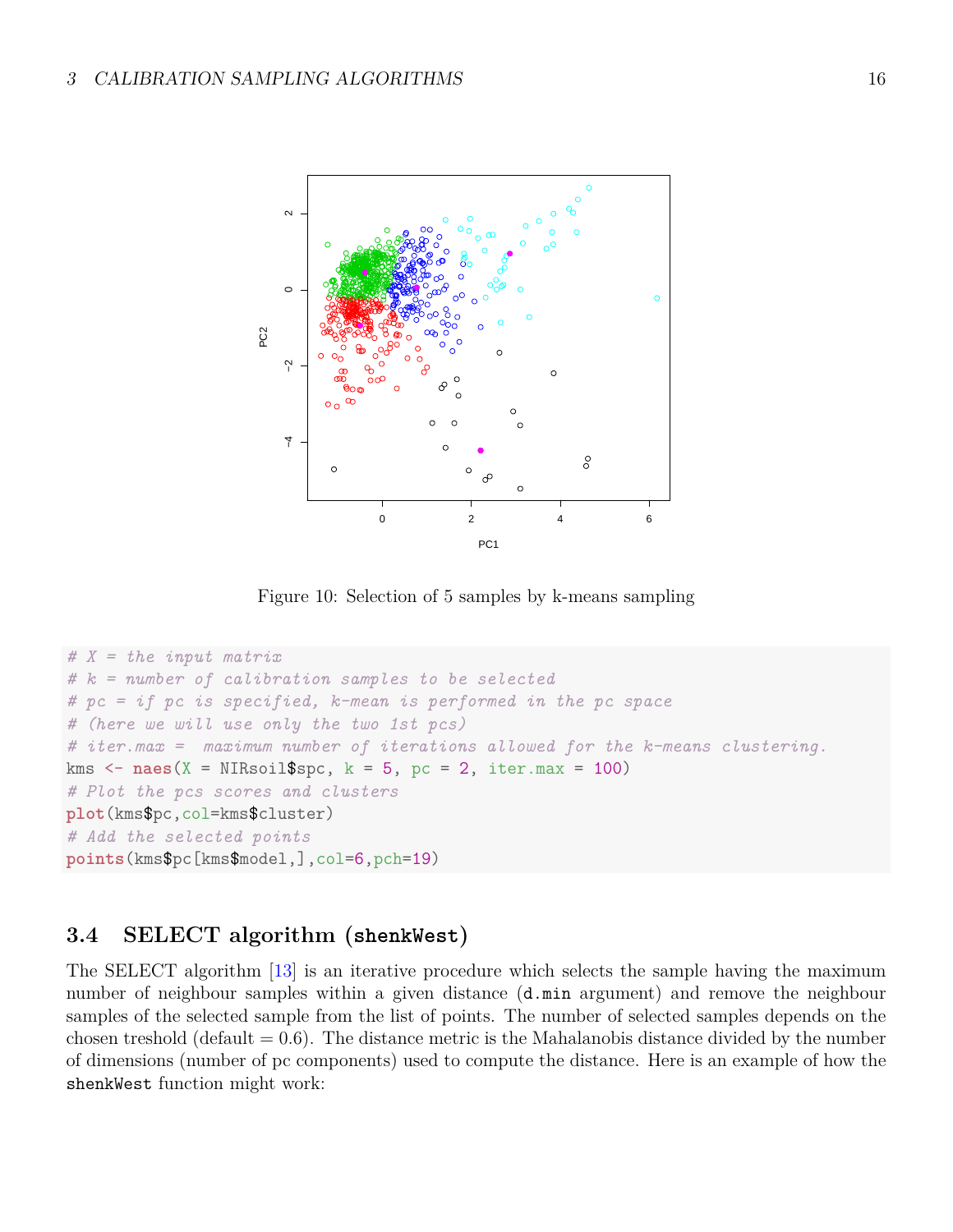

Figure 11: Selection of samples with the SELECT algorithm

```
shenk \leq shenkWest(X = NIRsoi1$spc, d.min = 0.6, pc = 2)
plot(shenk$pc)
points(shenk$pc[shenk$model, ], col = 2, pch = 19)
```
# <span id="page-16-0"></span>**3.5 Puchwein algorithm (puchwein)**

The Puchwein algorithm is yet another algorithm for calibration sampling [\[11\]](#page-20-3) that creates a calibration set with a flat distribution. A nice feature of the algorithm is that it allows an objective selection of the number of required calibration samples with the help of plots. First the data is usually reduced through PCA and the most significant PCs are retained. Then the mahalanobis distance (*H*) to the center of the matrix is computed and samples are sorted decreasingly. The distances betwwen samples in the PC space are then computed.

Here is a *pseudo-code* of the algorithm:

- 1. Definition of a limiting distance
- 2. Find the sample with  $max(H)$
- 3. Remove all the samples which are within the limiting distance away from the sample selected in step 2.
- 4. Go back in step 2 and find the sample with max(*H*) within the remaining samples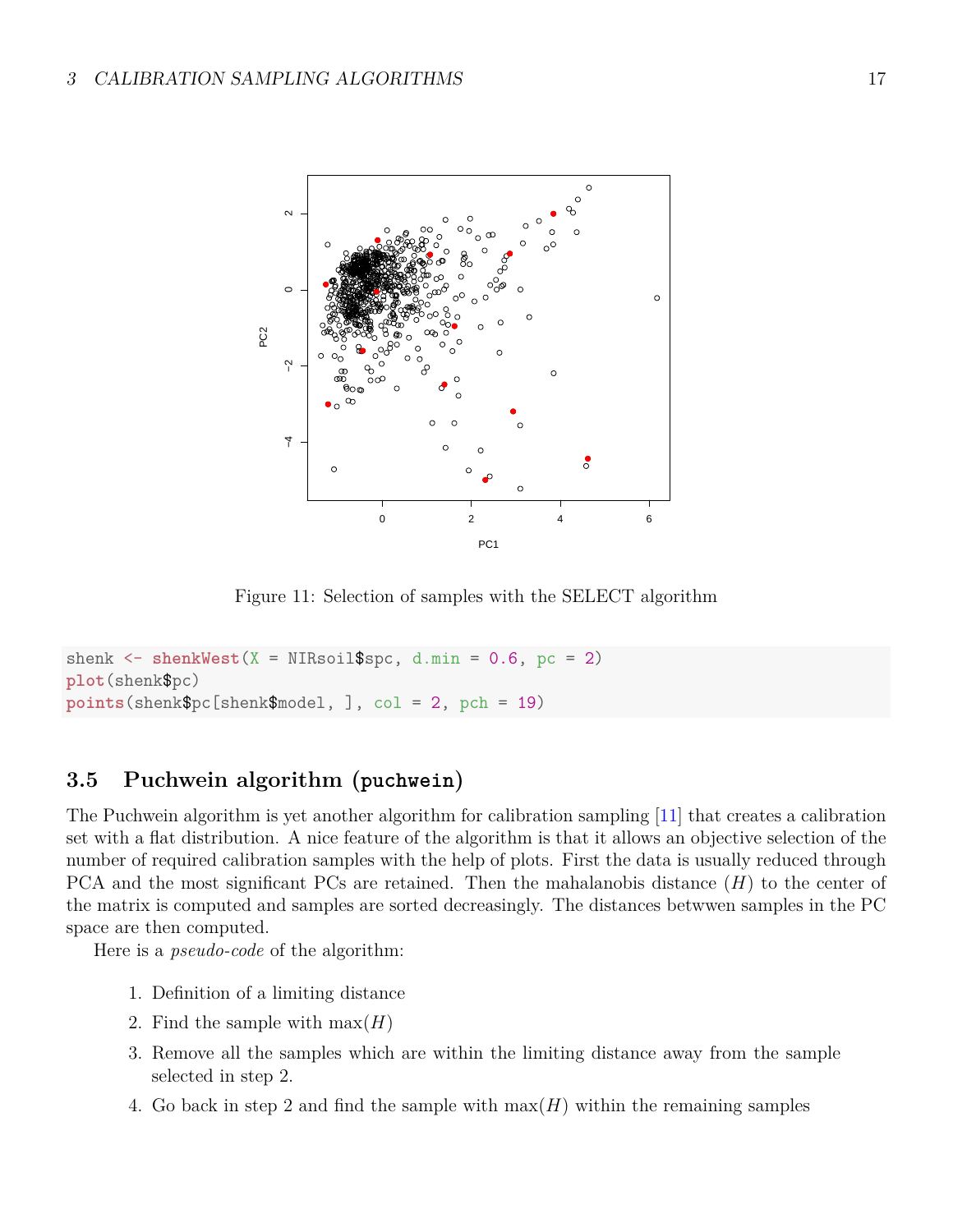

Figure 12: Samples selected by the Puchwein algorithm

5. When there is no sample anymore, go back to step 1 and increase the limiting distance.

```
pu <- puchwein(X = NIRsoil$spc, k = 0.2, pc = 2)
plot(pu$pc)
points(pu$pc[pu$model, ], col = 2, pch = 19) # selected samples
```
The number of sample selected depends on the limiting distance. To help choosing the appropriate number of samples, two plots are used [\[14\]](#page-20-6):

- a plot showing the number of samples that are removed in each loop and the total number of samples left
- a plot showing the theoretical sum of leverages (each sample has the same leverage) together with the true sum of leverages. The optimal loop is the one for which the difference between the two measures of leverage is maximum

```
# Optimal loop
par(mfrow = c(2, 1))plot(pu$leverage$removed, pu$leverage$diff, type = "l", xlab = "# samples removed",
   ylab = "Difference between th. and obs sum of leverages")
```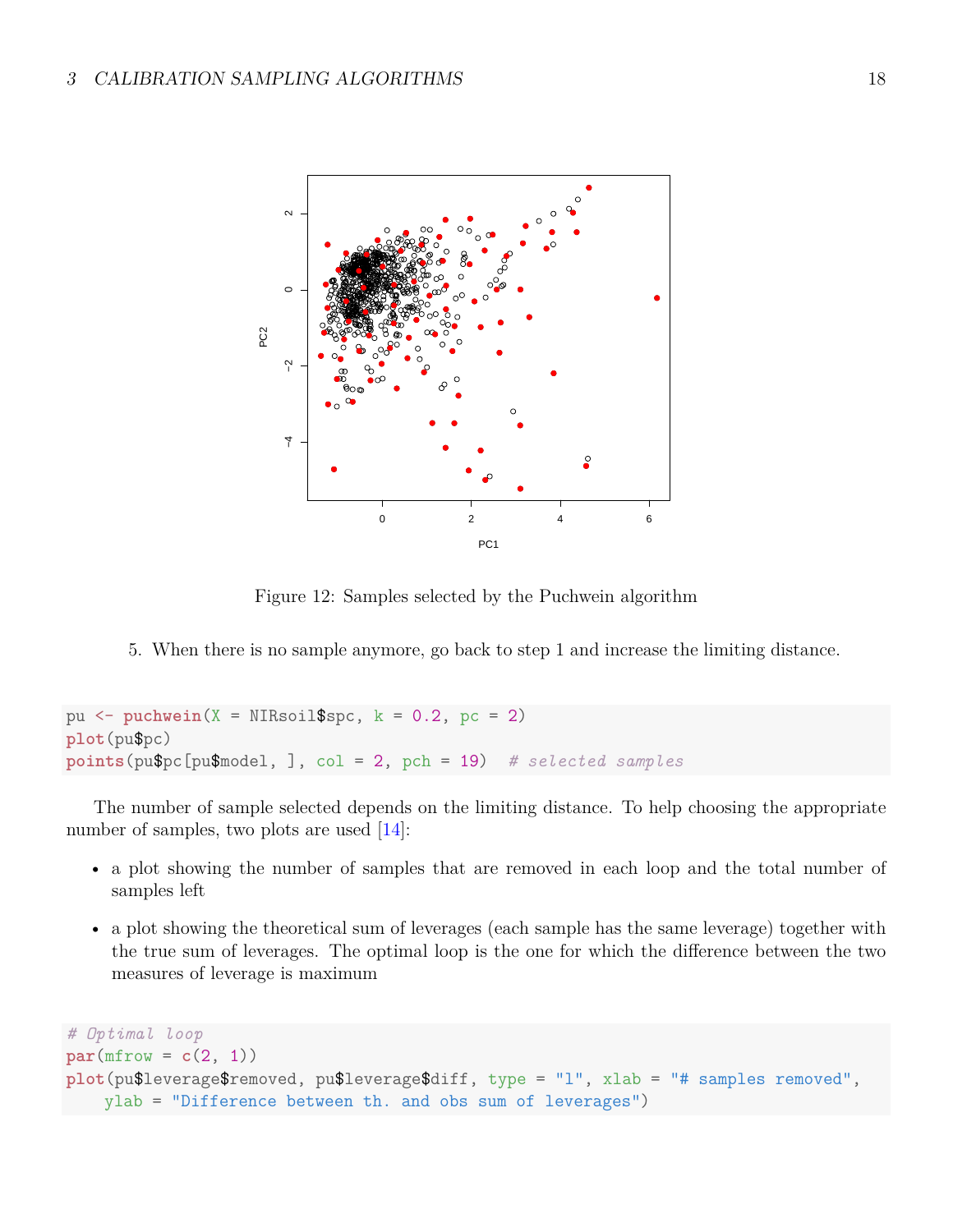```
# This basically shows that the first loop is optimal
plot(pu$leverage$loop, nrow(NIRsoil) - pu$leverage$removed, xlab = "# loops",
    ylab = "# samples kept", type = "l")
```
 $par(mfrow = c(1, 1))$ 

## <span id="page-18-0"></span>**3.6 Honigs (honigs)**

The Honigs algorithm selects samples based on the size of their absorption features [\[7\]](#page-18-7). It can works both on absorbance and continuum-removed spectra. The sample having the highest absorption feature is selected first. Then this absorption is substracted from other spectra and the algorithm iteratively select samples with the highest absorption (in absolute value) until the desired number of samples is reached.

```
ho <- honigs(X = NIRsoil$spc, k = 10, type = "A") # type = 'A' is for absorbance data
# plot calibration spectra
matplot(as.numeric(colnames(NIRsoil$spc)), t(NIRsoil$spc[ho$model, ]), type = "l",
    xlab = "Wavelength", ylab = "Absorbance")
# add bands used during the selection process
abline(v = as.numeric(colnames(NIRsoil$spc))[ho$bands], lty = 2)
```
# **References**

- <span id="page-18-3"></span>[1] R.J. Barnes, M.S. Dhanoa, and S.J. Lister. Standard normal variate transformation and de-trending of near-infrared diffuse reflectance spectra. *Applied spectroscopy*, 43(5):772–777, 1989.
- <span id="page-18-6"></span>[2] Roger N. Clark and Ted L. Roush. Reflectance spectroscopy: Quantitative analysis techniques for remote sensing applications. *Journal of Geophysical Research*, 89(B7):PP. 6329–6340, 1984.
- <span id="page-18-5"></span>[3] Lennart Eriksson, Erik Johansson, Nouna Kettaneh, Johan Trygg, C. Wikstrom, and Svante Wold. *Multi- and Megavariate Data Analysis*. MKS Umetrics AB, 2006.
- <span id="page-18-2"></span>[4] Tom Fearn. The interaction between standard normal variate and derivatives. *NIR news*, 19(7):16, 2008.
- <span id="page-18-4"></span>[5] Tom Fearn. Combining other predictors with NIR spectra. *NIR news*, 21(2):13, 2010.
- <span id="page-18-1"></span>[6] J. A. Fernandez Pierna and P. Dardenne. Soil parameter quantification by NIRS as a chemometric challenge at chimiometrie 2006. *Chemometrics and Intelligent Laboratory Systems*, 91(1):94–98, 2008.
- <span id="page-18-7"></span>[7] D. E. Honigs, Gary M. Hieftje, H. L. Mark, and T. B. Hirschfeld. Unique-sample selection via near-infrared spectral subtraction. *Analytical Chemistry*, 57(12):2299–2303, October 1985.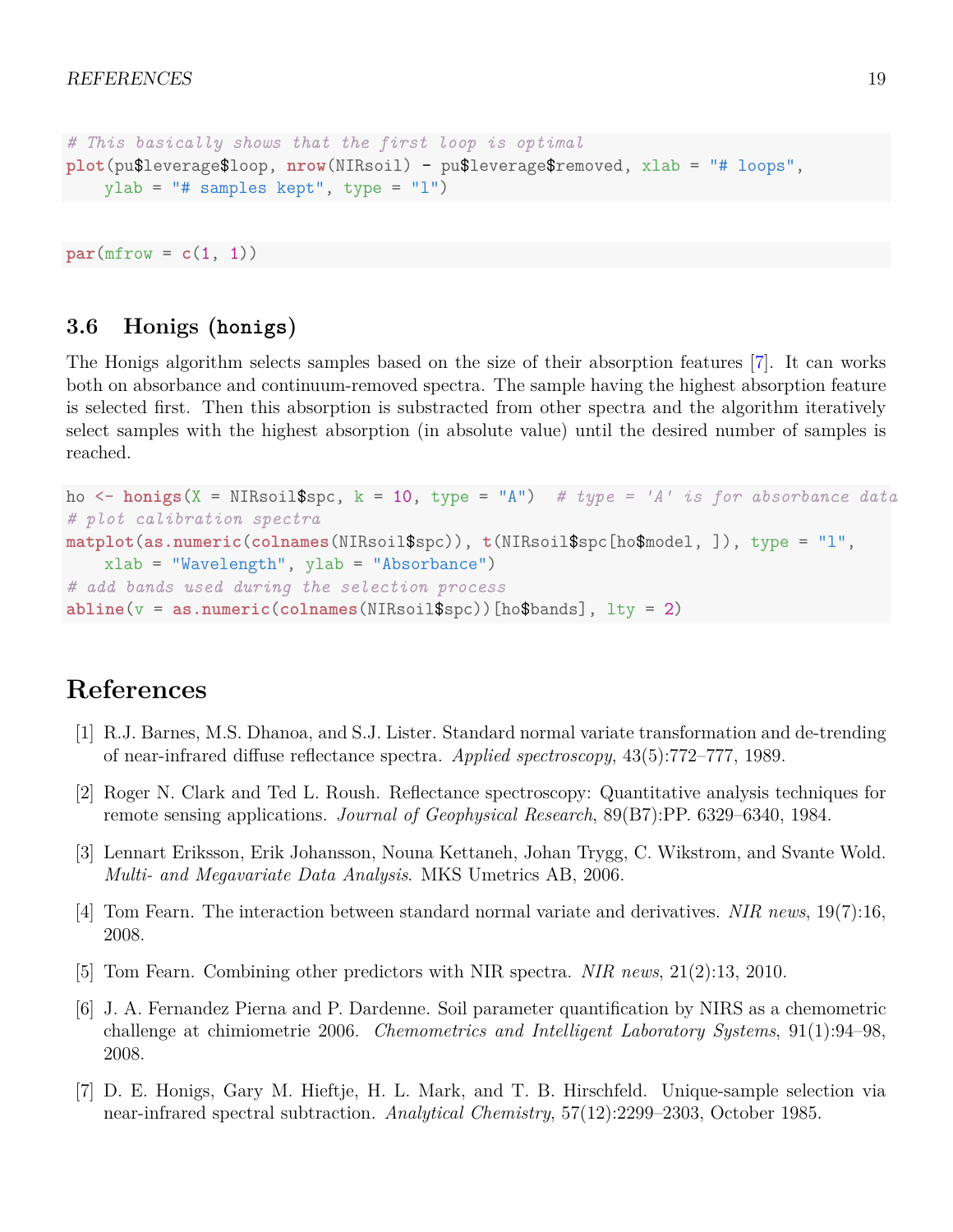

Figure 13: How to find the optimal loop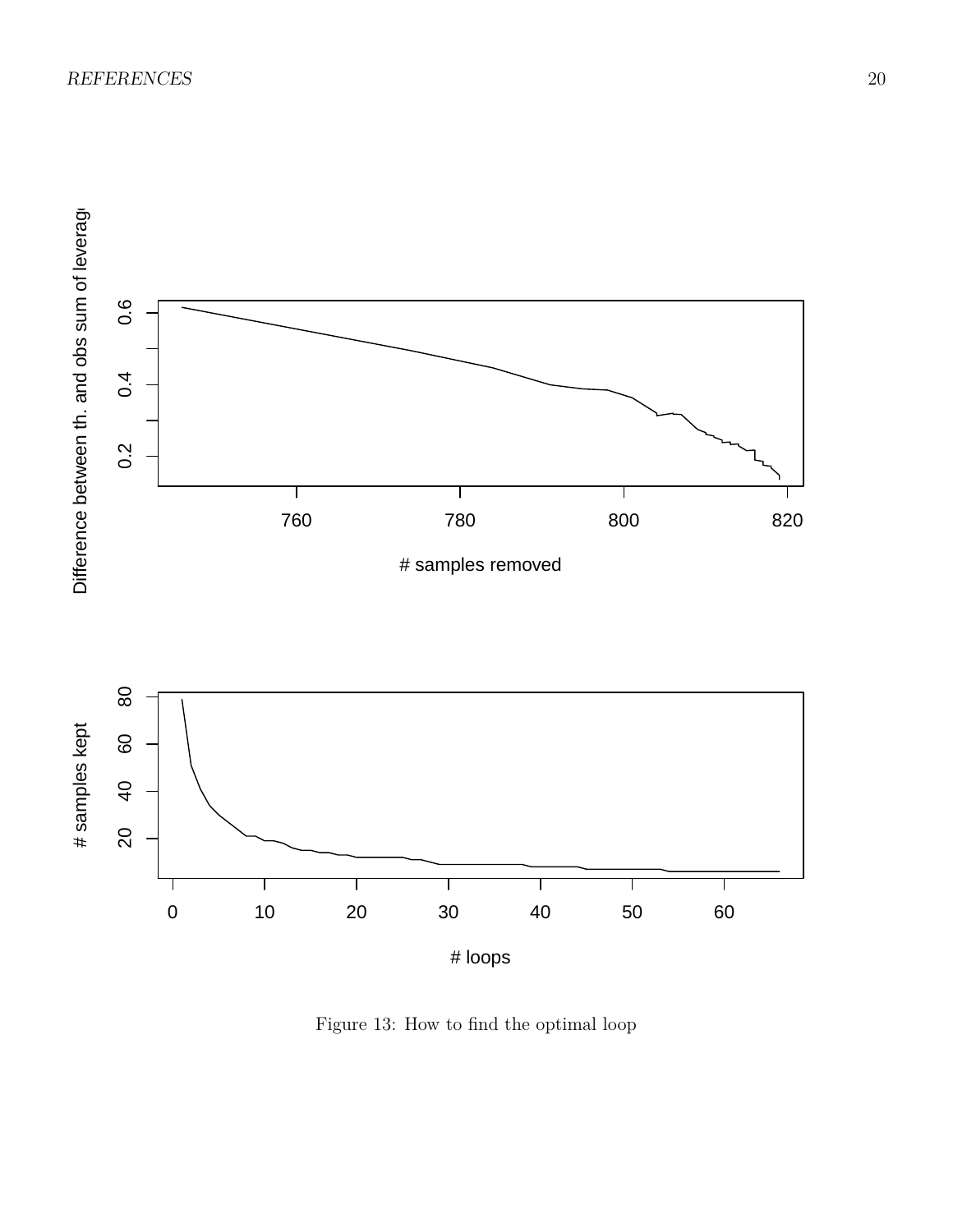

Figure 14: Spectra selected with the Honigs algorithm and bands used

- <span id="page-20-2"></span>[8] R. W. Kennard and L. A. Stone. Computer aided design of experiments. *Technometrics*, 11(1):137– 148, February 1969.
- <span id="page-20-0"></span>[9] Katharine M. Mullen and Ivo HM van Stokkum. An introduction to the special volume spectroscopy and chemometrics in r. *Journal of Statistical Software*, 18(1):1–5, 2007.
- <span id="page-20-5"></span>[10] T. Naes, T. Isaksson, T. Fearn, and T. Davies. *A user friendly guide to multivariate calibration and classification*. NIR Publications, Chichester, United Kingdom, 2002.
- <span id="page-20-3"></span>[11] Gerd Puchwein. Selection of calibration samples for near-infrared spectrometry by factor analysis of spectra. *Analytical Chemistry*, 60(6):569–573, 1988.
- <span id="page-20-1"></span>[12] Abraham. Savitzky and M. J. E. Golay. Smoothing and differentiation of data by simplified least squares procedures. *Anal. Chem.*, 36(8):1627–1639, 1964.
- <span id="page-20-4"></span>[13] J. S. Shenk and M. O. Westerhaus. Population definition, sample selection, and calibration procedures for near infrared reflectance spectroscopy. *Crop Science*, 31(2):469–474, 1991.
- <span id="page-20-6"></span>[14] Nisha Shetty, Asmund Rinnan, and Rene Gislum. Selection of representative calibration sample sets for near-infrared reflectance spectroscopy to predict nitrogen concentration in grasses. *Chemometrics and Intelligent Laboratory Systems*, 111(1):59–65, February 2012.